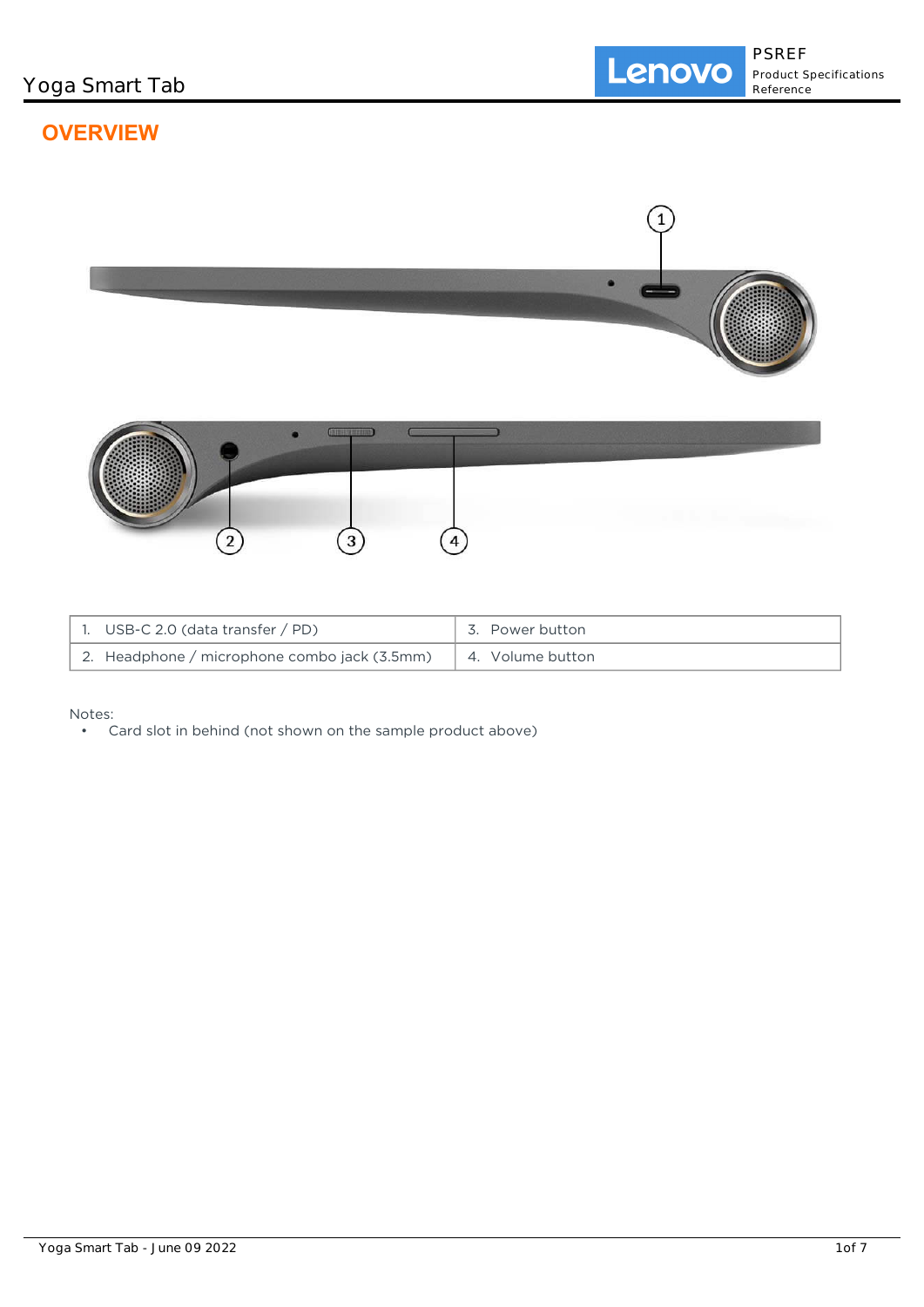# **PERFORMANCE**

## **Processor**

## **Processor Family**

## Qualcomm® Snapdragon™ Processor

## **Processor**

| Processor Name              | Cores                        | Max<br>Frequency | Memory<br>Support | <b>Processor Graphics</b>   |
|-----------------------------|------------------------------|------------------|-------------------|-----------------------------|
| Qualcomm Snapdragon<br> 439 | ARM Cortex A53 Octa-<br>core | A53@2.0GHz       | LPDDR3            | Qualcomm Adreno™ 505<br>GPU |

## **Operating System**

## **Operating System**[1]

Android™ 9 (Pie) or later

Notes:

Lenovo® tablets typically receive at least 1 Android OS upgrade cycle. May vary depending on models, countries, regions, retailers or 1. operators. For latest software upgrade information, please visit [Android Upgrade Matrix.](https://support.lenovo.com/solutions/ht501098)

## **Graphics**

#### **Graphics**

| Graphics                                     | Type | Memory   Key Features |
|----------------------------------------------|------|-----------------------|
| Qualcomm Adreno 505 GPU Integrated Shared  - |      |                       |

## **Chipset**

### **Chipset**

Qualcomm SoC (System on Chip) platform

## **Memory**

#### **Max Memory**

- 3GB soldered memory, not upgradable
- 4GB soldered memory, not upgradable

**Memory Type**

LPDDR3

## **Storage**

### **Storage Support**[1]

- 32GB eMMC on systemboard
- 64GB eMMC on systemboard
- MicroSD card, supports FAT32 file up to 256GB, exFAT file up to 1TB

#### **Storage Type**

| Disk Type         | Interface | Offering    |  |
|-------------------|-----------|-------------|--|
| Flash Memory eMMC |           | 32GB / 64GB |  |

Notes:

1. The storage capacity supported is based on the test results with current Lenovo storage offerings. The system may support larger storage as the technology develops.

## **Removable Storage**

#### **Card Reader**\*\*

- MicroSD card slot (WLAN model)
- Nano-SIM + microSD card slot (WWAN model)

## **Multi-Media**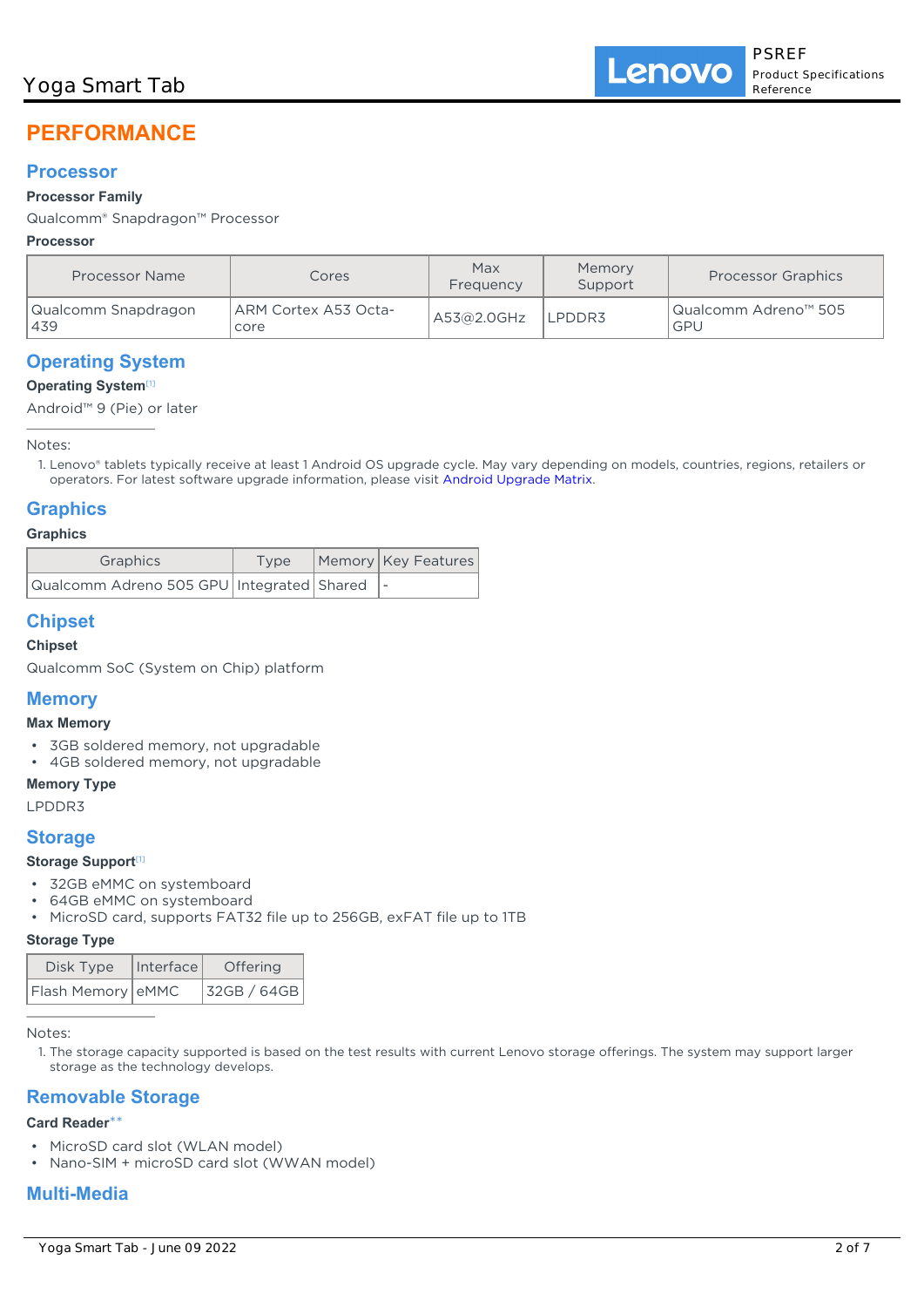#### **Speakers**

Stereo JBL® paper diaphragm Hi-Fi speakers, 2W x2, optimized with Dolby® Atmos®

#### **Microphone**

Triple array microphones, far-field

#### **Camera**

Front 5.0-megapixel RGB, wide angle 86° FoV, fixed focus, 2D face recognition unlock Rear 8.0-megapixel RGB, autofocus

#### **VoiceCall**[1]

- LTE voice call
- No support

Notes:

1. For LTE voice call models, cellular data plan required. Speeds are based on theoretical throughput and vary based on site conditions and carrier. For details on cellular support, contact your carrier for details.

### **Sensor**

#### **Vibration Motor**

Eccentric Rotating Mass (ERM)

#### **Sensors**

- Accelerometer (G) sensor
- Ambient light sensor (ALS)
- Gyroscope sensor

## **Battery**

#### **Battery**

Integrated Li-Polymer 7000mAh battery

#### **Max Battery Life**[1]

Standby time: 4 wks Video (720p) playback time: 10 hr

#### **Charging Time**

Fully charges in under 5 hr

#### Notes:

All battery life claims are approximate and based on internal testing under optimal laboratory and network conditions. Actual battery 1. performance will vary and depend on numerous factors including product configuration and usage, software, operating conditions, wireless functionality, power management settings, screen brightness and other factors. The maximum capacity of the battery will naturally decrease with time and usage.

## **Power Adapter**

#### **Power Adapter**

5V/2A (10W) USB-C® AC adapter, 100-240V, 50-60Hz

## **DESIGN**

## **Display**

**Display**[1]

| Size | Resolution                                                                                     |  |  | Touch   Type   Brightness   Surface   Color Gamut |
|------|------------------------------------------------------------------------------------------------|--|--|---------------------------------------------------|
|      | $\vert$ 10.1" FHD (1920x1200) Multi-touch IPS $\vert$ 320 nits $\vert$ Glossy $\vert$ 70% NTSC |  |  |                                                   |

#### **Touchscreen**

Capacitive-type multi-touch, supports 10-point touch, TDDI technology

#### Notes:

1. California Electronic Waste Recycling Fee

In California, per state law, Lenovo charges an electronic waste recycling fee on this covered device at the time of sale of the product. For more information, go to https://www.calrecycle.ca.gov/Electronics/Consumer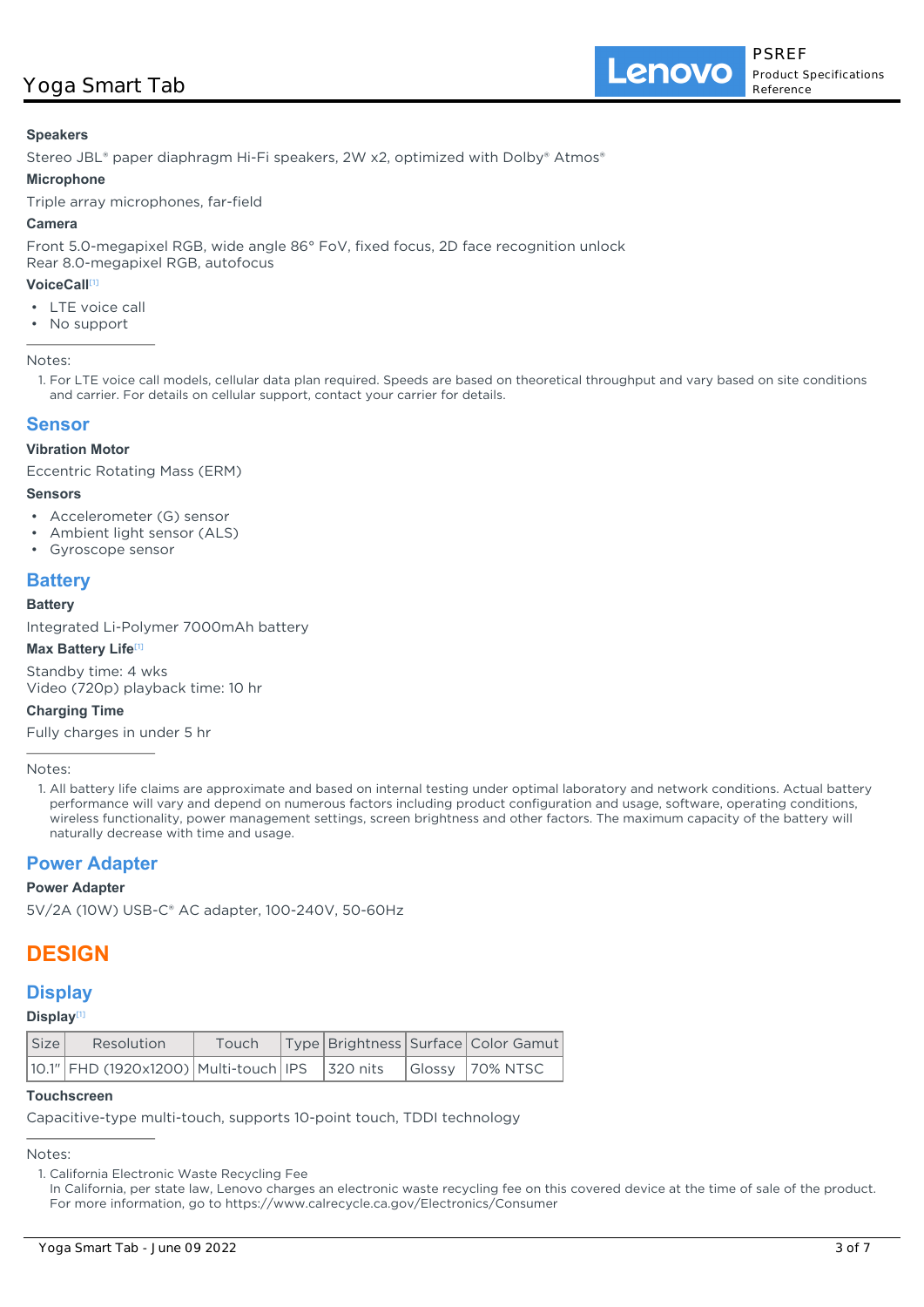## **Input Device**

#### **Pen**

No support

## **Mechanical**

#### **Dimensions (WxDxH)**

242 x 166 x 5.5 mm (9.53 x 6.54 x 0.22 inches), curved back cover

#### **Weight**

Around 570 g (1.26 lbs)

#### **Case Color**

Iron grey

**Case Material**

## PC + ABS

## **Buttons**

• Power button

• Volume button

## **CONNECTIVITY**

### **Network**

#### **WLAN + Bluetooth®**[1]

802.11a/b/g/n/ac dual band 1x1 Wi-Fi® + Bluetooth 4.2

#### **WWAN**

• 4G LTE

### • No support

#### **Cellular Bands**

GSM: B2/B3/B5/B8 UMTS: B1/B2/B3/B5(B6/B19)/B8 FDD LTE: B1/B2/B3/B4/B5(B19)/B7/B8/B20 TDD LTE: B38/B40

#### **Wi-Fi Display**

Support

#### **FM Radio**

FM Radio

#### **Location Services**\*\*

| Models | Location                         |
|--------|----------------------------------|
|        | WLAN model   GPS + GLONASS       |
|        | WWAN model GPS + GLONASS + A-GPS |

Notes:

1. Bluetooth 5.2 is hardware ready but may run at a lower version due to OS limitation

## **Ports**[1]

## **Standard Ports**

- 1x USB-C 2.0 (support data transfer and Power Delivery)
- 1x Headphone / microphone combo jack (3.5mm)

### **Optional Ports**\*\*

- 1x Nano-SIM & microSD card slot (WWAN support models)
- 1x microSD card slot (WLAN model)

### Notes:

1. The transfer speed of following ports will vary and, depending on many factors, such as the processing speed of the host device, file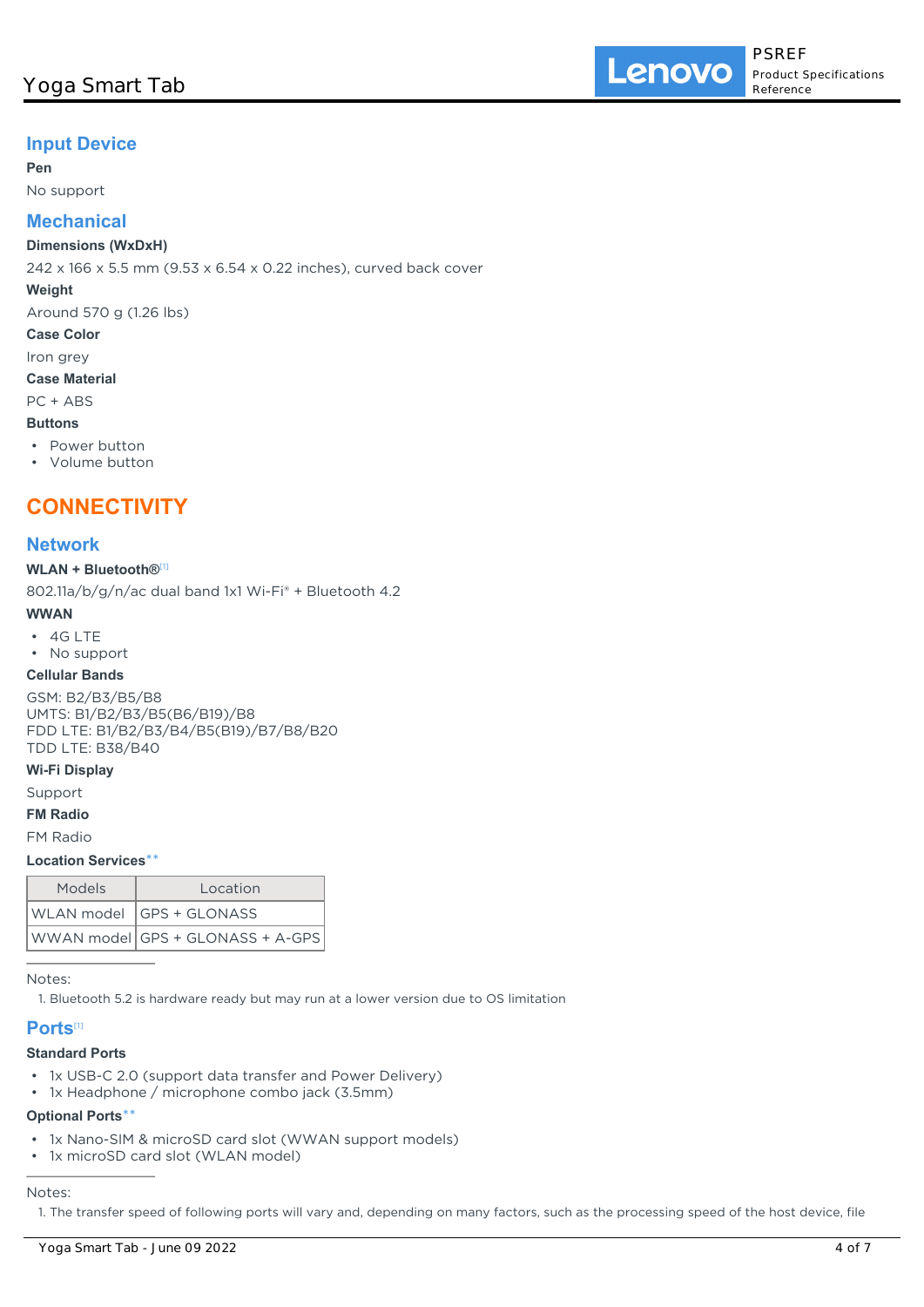## Yoga Smart Tab

Lenovo

attributes and other factors related to system configuration and your operating environment, will be slower than theoretical speed. USB 2.0: 480 Mbit/s;

- USB 3.2 Gen 1 (SuperSpeed USB 5Gbps, formerly USB 3.0 / USB 3.1 Gen 1): 5 Gbit/s;
- USB 3.2 Gen 2 (SuperSpeed USB 10Gbps, formerly USB 3.1 Gen 2): 10 Gbit/s;
- USB 3.2 Gen 2x2 (SuperSpeed USB 20Gbps): 20 Gbit/s;
- Thunderbolt™ 3/4: 40 Gbit/s

## **SERVICE**

#### **Warranty**

#### **Base Warranty**\*\* [1]

- 1-year carry-in service
- 1-year mail-in service
- 1-year depot service
- 2-year (1-yr battery) carry-in service
- 2-year (1-yr battery) mail-in service
- 2-year (1-yr battery) depot service
- 2-year (2-yr battery) carry-in service
- 2-year (2-yr battery) depot or carry-in service

Notes:

1. More information of warranty policy, please access https://pcsupport.lenovo.com/warranty

## **ENVIRONMENTAL**

## **Operating Environment**

#### **Temperature**

- Operating: 0°C (32°F) to 40°C (104°F)
- Storage: -20°C (-4°F) to 60°C (140°F)

#### **Humidity**

Maximum humidity: 95%, 39°C (102.2°F)

#### **Altitude**

Maximum altitude (without pressurization): 3048 m (10,000 ft)

## **SOFTWARE**

## **Preinstalled Software**

#### **Preinstalled Software**[1]

- SYNCit
- Lenovo Push out
- Lenovo User Experience
- Netflix
- Messages (cellular device only)
- Google Photos
- YouTube Music
- Lenovo Account
- Google
- Google Assistant
- Google Calendar
- Google Chrome
- Files by Google
- Gboard

#### Notes:

1. Actual application availability varies by country/region.

# **CERTIFICATIONS**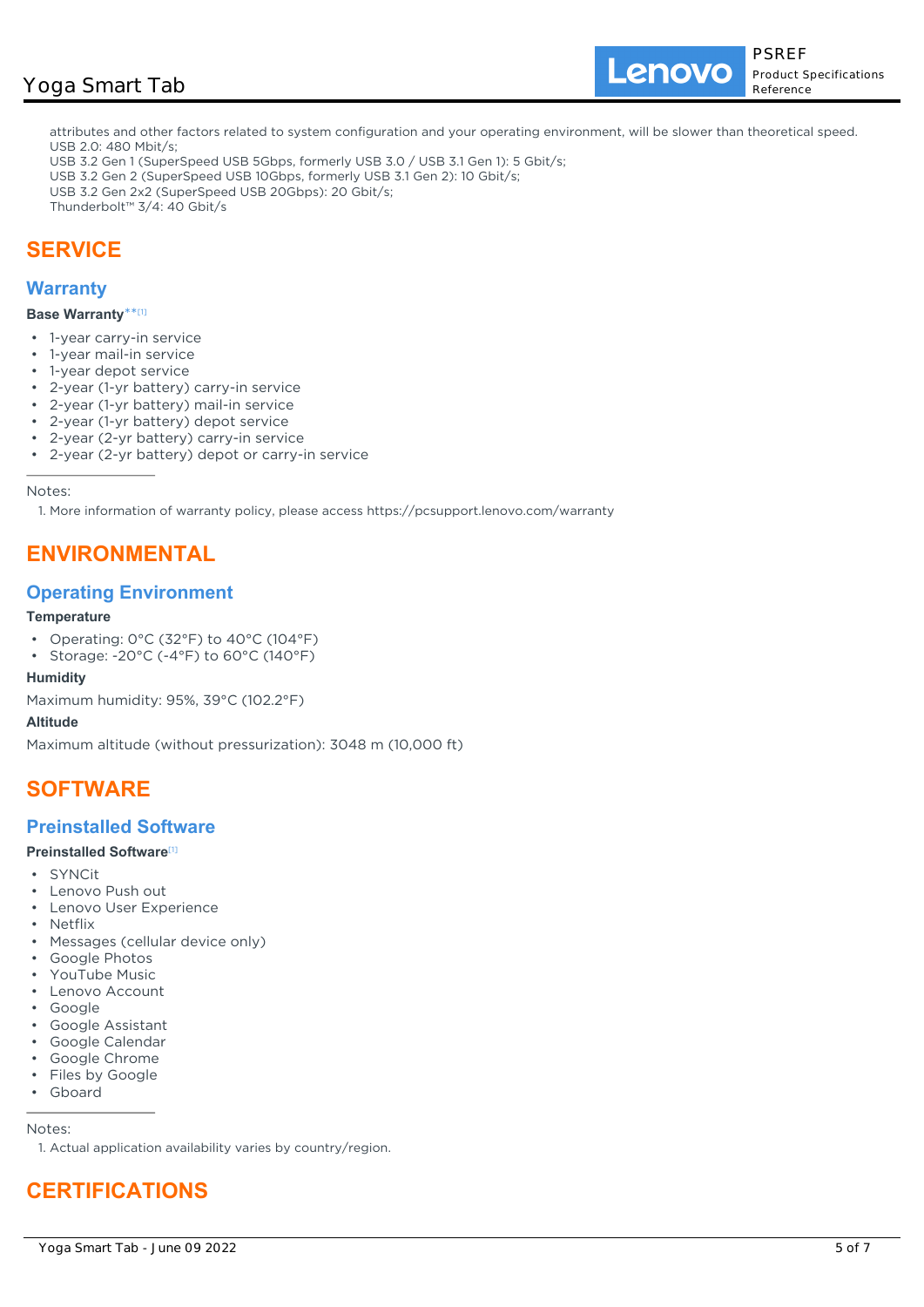## **Green Certifications**

### **Green Certifications**

- (Optional) ENERGY STAR® 8.0
- RoHS compliant

## **Other Certifications**

**Water Proofing**[1]

IP52

#### **Other Certifications**

TÜV Rheinland® Low Blue Light

Notes:

1. Testing result of Proofing

- Feature with \*\* means that only one offering listed under the feature is configured on selected models.
- Lenovo reserves the right to change specifications or other product information without notice. Lenovo is not responsible for photographic or typographical errors. LENOVO PROVIDES THIS PUBLICATION "AS IS," WITHOUT WARRANTY OF ANY KIND, EITHER EXPRESS OR IMPLIED, INCLUDING THE IMPLIED WARRANTIES OF MERCHANTABILITY OR FITNESS FOR A PARTICULAR PURPOSE. Some jurisdictions do not allow disclaimer of express or implied warranties in certain transactions, therefore this disclaimer may not apply to you.
- The specifications on this page may not be available in all regions, and may be changed or updated without notice.